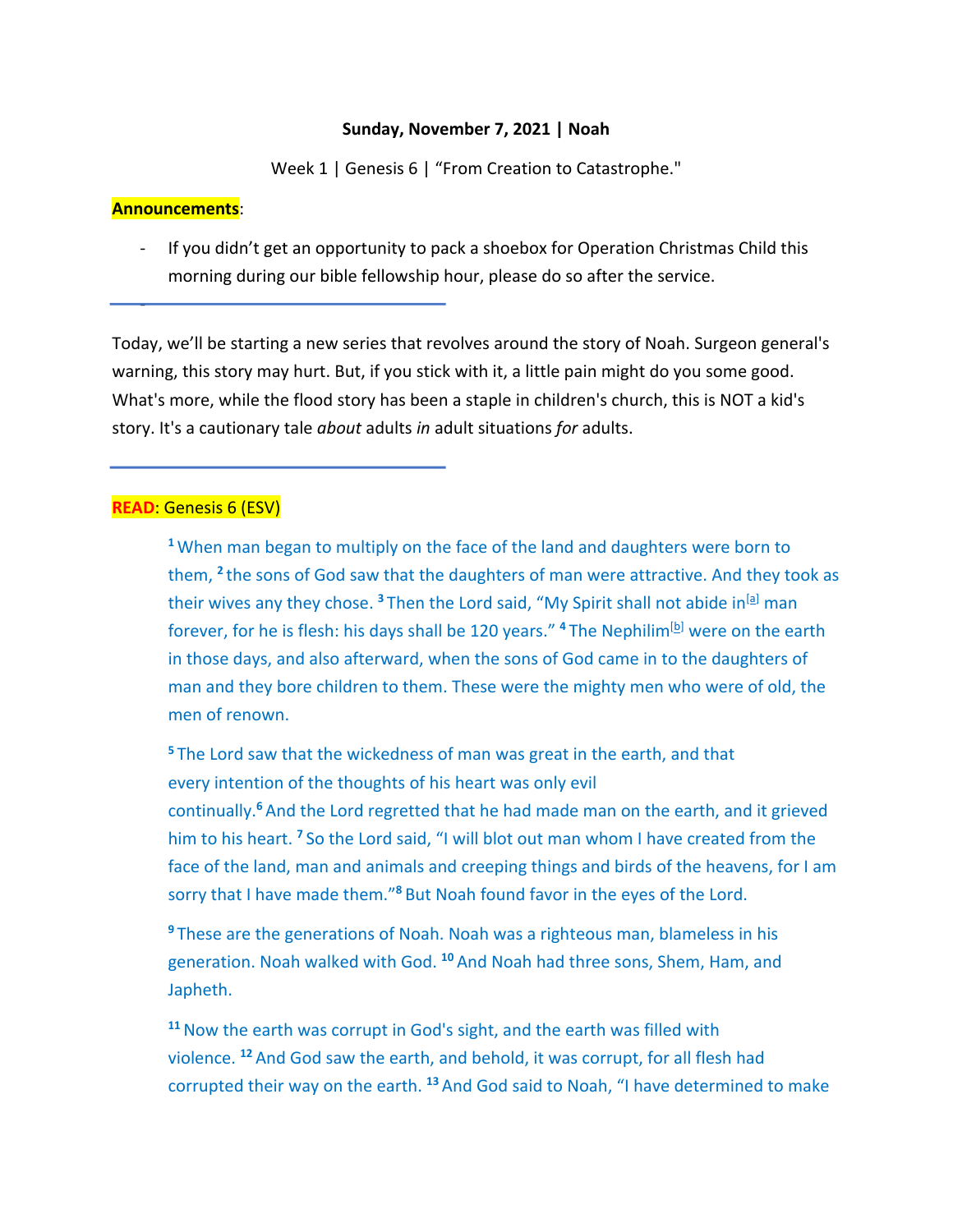an end of all flesh,  $[G]$  for the earth is filled with violence through them. Behold, I will destroy them with the earth.<sup>14</sup> Make yourself an ark of gopher wood.<sup>[d]</sup> Make rooms in the ark, and cover it inside and out with pitch. **<sup>15</sup>** This is how you are to make it: the length of the ark 300 cubits, <sup>[e]</sup> its breadth 50 cubits, and its height 30 cubits. <sup>16</sup> Make a roof $[<sup>f</sup>]$  for the ark, and finish it to a cubit above, and set the door of the ark in its side. Make it with lower, second, and third decks. **<sup>17</sup>** For behold, I will bring a flood of waters upon the earth to destroy all flesh in which is the breath of life under heaven. Everything that is on the earth shall die. **<sup>18</sup>** But I will establish my covenant with you, and you shall come into the ark, you, your sons, your wife, and your sons' wives with you. **<sup>19</sup>** And of every living thing of all flesh, you shall bring two of every sort into the ark to keep them alive with you. They shall be male and female. **<sup>20</sup>**Of the birds according to their kinds, and of the animals according to their kinds, of every creeping thing of the ground, according to its kind, two of every sort shall come in to you to keep them alive.**<sup>21</sup>** Also take with you every sort of food that is eaten, and store it up. It shall serve as food for you and for them." **<sup>22</sup>**Noah did this; he did all that God commanded him.

There are *three* things I want you to notice about this passage:

## **i. Man multiplied sinfulness rather than goodness on the earth.**

In Gen. 2, humanity was commanded to multiply and fill the earth. By Gen. 6, they had done that. However, as our population increased, so too did humanity's sinfulness.

## **READ**: Genesis 6:5 (ESV)

The Lord saw that the wickedness of man was great in the earth, and that every intention of the thoughts of his heart was only evil continually.

Interestingly, there are a couple other flood narratives outside of Scripture that has survived to this day. This shouldn't surprise us. The earth being covered by water was such a monumental event in our history that it would surprise us if there weren't other accounts. However, while there are similarities between the biblical and non-biblical flood stories, they also differ wildly.

Let me give you three such examples:

First, the Noah-like figures outside the Scriptures are heroic and courageous kings and princes. And, like all good rulers in mythology, after they've made some grand speech, they're deified for their actions. Whereas the real Noah is a commoner known for one thing: obedience. Interestingly, he only speaks after the flood is over. And even then,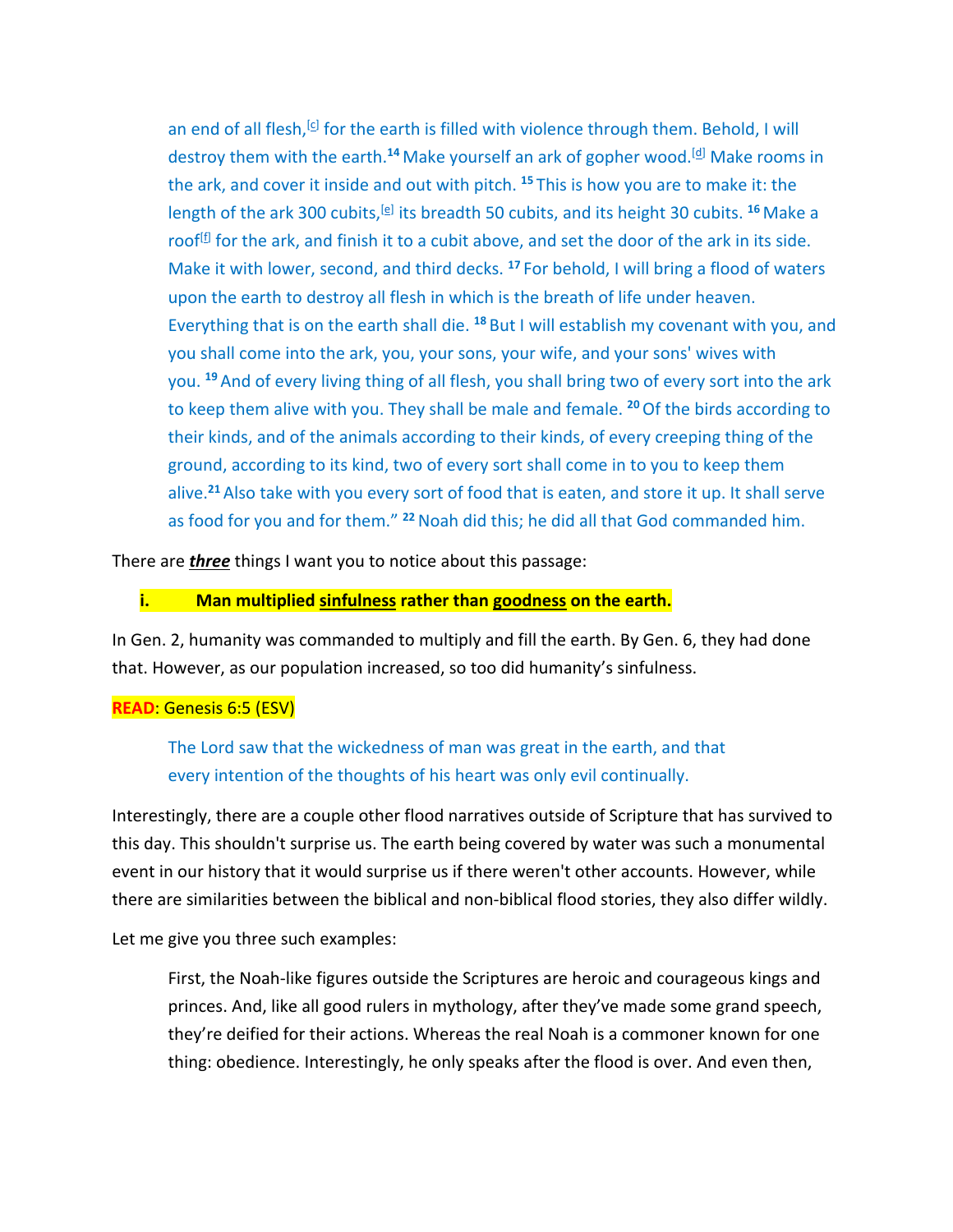what Noah says and why he says it reminds us of his fallen nature rather than preserving his moral impeccability (cf. Gen. 9:20-27).

Second, the non-biblical flood narratives are stories of capricious and clumsy deities as flawed as any mortal. Many times throughout those tales, these so-called "gods" are surprised by what's occurred. In fact, according to one account, some demi-god meant only to flood a small region and ended up flooding the entire earth! The flood account we just read is a story about how an all-powerful God sought to uphold justice. His power is absolute. Though He is saddened, as we'll talk about in a moment, God is never surprised. And while He would've had every right to wipe out humanity entirely, we find that God mercifully saved a man and his family, effectively preserving all life. From beginning to end, Yahweh is never not in control.

Lastly, and most importantly, in what is referred to as the Sumerian flood narrative, the gods and demi-gods are upset with humanity for two reasons: they're too loud, and they're too many. The flood was a means by which these moody gods could finally get some peace and curb population growth. The biblical account of the flood is a history about how we—human beings—had so thoroughly messed up creation that God had to unmake what He had made. While there is mention of population growth, that wasn't the cause of the flood. It was man's sinfulness being multiplied on the earth and not because humanity had multiplied such that they filled the world.

The first three stories in Genesis have a common thread interwoven throughout: we are flawed individuals who would've destroyed ourselves many times over if it wasn't for God. From the fall of humanity in Gen 3 to the flood in Gen. 6, to the tower of babel in Gen. 11, God would step in time and time again to limit our propensity toward evil.

#### **READ**: Romans 3:9-12, 23 (NKJV)

**<sup>9</sup>** What then? Are we better *than they?* Not at all. For we have previously charged both Jews and Greeks that they are all under sin. **<sup>10</sup>** As it is written: "There is none righteous, no, not one; **<sup>11</sup>** There is none who understands; There is none who seeks after God. **<sup>12</sup>** They have all turned aside; They have together become unprofitable; There is none who does good, no, not one."

#### **<sup>23</sup>**for all have sinned and fall short of the glory of God

The flood was the result of man's sinfulness and nothing more. Sin has consequences. And, for better or worse, all of creation is tied to humanity's actions (cf. Rom. 8:21). There is no denying this fact. If not for God stepping in, humanity would've destroyed itself, along with the rest of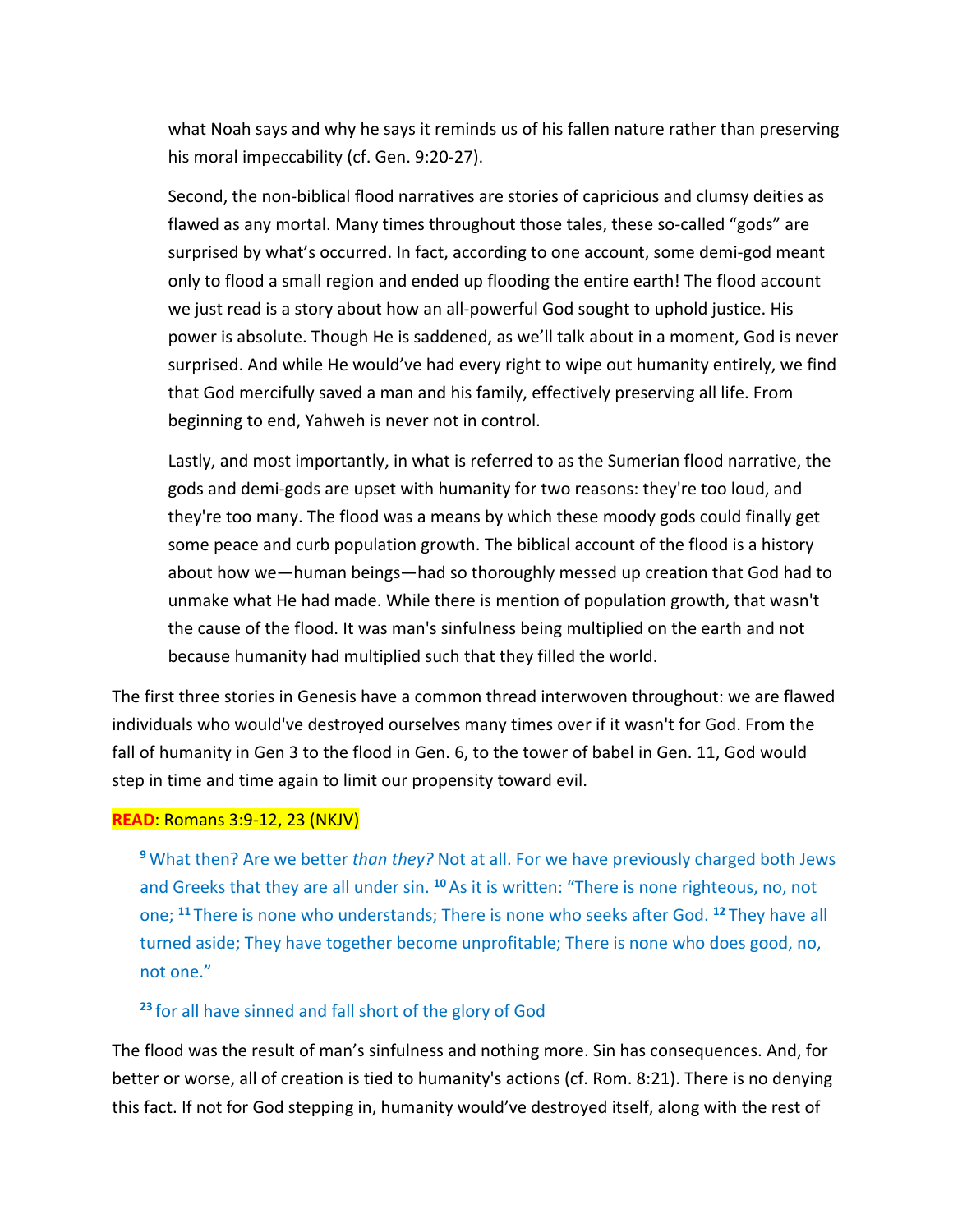creation, long ago. So God unmade what he made while also saving a remnant of the old in order to preserve life.

# **ii. God's gladness was turned into sadness in His heart.**

# **READ**: Genesis 6:6-7 (ESV)

**<sup>6</sup>**And the Lord **regretted** that he had made man on the earth, and it **grieved** him to his heart. **<sup>7</sup>** So the Lord said, "I will blot out man whom I have created from the face of the land, man and animals and creeping things and birds of the heavens, for I am **sorry** that I have made them."

In Gen. 1, after He had finished with creation, God looked at all He had made said that it was "very good." By Gen. 6, God's feelings when he beheld his creation had turned from joy into grief.

In fact, strictly speaking, when God said that his creation was "good," it was more of a declaration that was complete rather than an expression of pride or joy. Thus, what we have here in Gen. 6:6 is the first explicit mention of God feeling something. And, significantly, the first recorded emotion is not anger, frustration, but "grief." Apparently, omniscience does not excuse one from feeling feelings. The God who created joyfulness and sadness experiences those same emotions.

Unlike some cold and detached deity from mythology, He—who knows all things from beginning to end—has always been emotionally invested in the day-to-day affairs of humanity. And, sad to say, we have grieved the heart of God far more than we've made it glad.

# **READ**: Psalm 8:3-4 (ESV)

**<sup>3</sup>** When I look at your heavens, the work of your fingers, the moon and the stars, which you have set in place, **<sup>4</sup>** what is man that you are mindful of him, and the son of man that you care for him?

We often speak of God's "care" and "love" for us. Yet, with the same passion with which God loves us, he loathes the sin in our life. As one commentator put it when reflecting on God's grief and regret here in Gen. 6 put it, "[God] felt the bitter rage of someone whose closest friend has been terribly wronged. This is the anger of someone who loves deeply."<sup>1</sup>

# **iii. It was Noah's righteousness that set him apart from others' unrighteousness.**

<sup>1</sup> Wenham, Gordon J., *Genesis 1-15*, The Word Biblical Commentary, Volume 1, General Editors, David A. Hubbard, Glenn W. Baker, (Grand Rapids; Thomas Nelson, 1987), p. 147.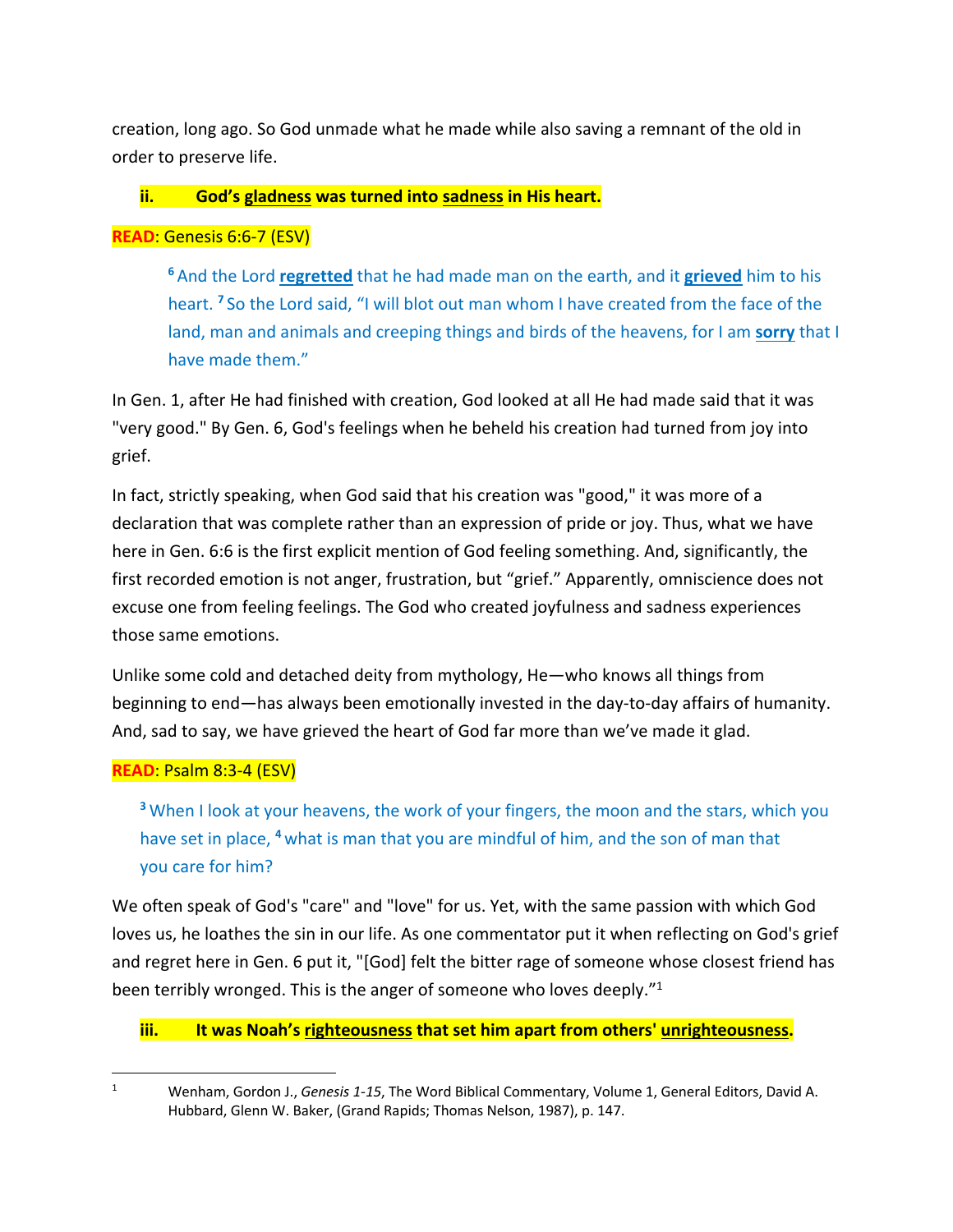We know only *three* things about Noah.

# **READ**: Genesis 6:9 (ESV)

These are the generations of Noah. Noah was a **righteous** man, **blameless** in his generation. Noah **walked with God**.

# **a. He is a "righteous" man.**

The Hebrew term for "righteousness" means that Noah not only had a right-standing before God—i.e., pious/devout—the word also designates someone who has a rightstanding in the community—i.e., respected/esteemed.<sup>2</sup> Noah was a man who was right in the eyes of his God, in the eyes of his family, and in the eyes of his neighborhood.

# **b. He is a "blameless" man.**

The Hebrew term for "blameless" is rarely used to describe an individual. It is most often used in the realm of temple sacrifices when references an animal that is "whole"—i.e., worthy of sacrifice. $3$  In fact, in all of the canon of Scripture, only two other people are described as "blameless": Job and Abraham. It seems with each passing adjective, Noah finds himself in the company of some of the most heroic figures in all the bible.

# **c. He "walked with God."**

This phrase is used of only one other person, and that person was Enoch. Interestingly, Enoch was also Noah's great-grandfather and, because of Enoch's character and because he walked so closely with God, the Lord spared Enoch from having to die. It is hard to express how truly unique this is. Other than Enoch, Elijah is the only living being to have avoided death because of his relationship with God. So, for us to be told that Noah "walked with God" is to be said that Noah was a man above reproach in almost every way.

Now, while Noah is unique in both his generation and in the Scriptures, we too, because of Jesus, can walk with God just as Noah walked.

**READ**: Romans 6:1-4 (ESV)

<sup>2</sup> Goldingay, John, *Genesis,* The Baker Commentary on the Old Testament, (Grand Rapids; Baker Academic, 2020), p. 139.

 $3$  Wenham (1987), p. 170.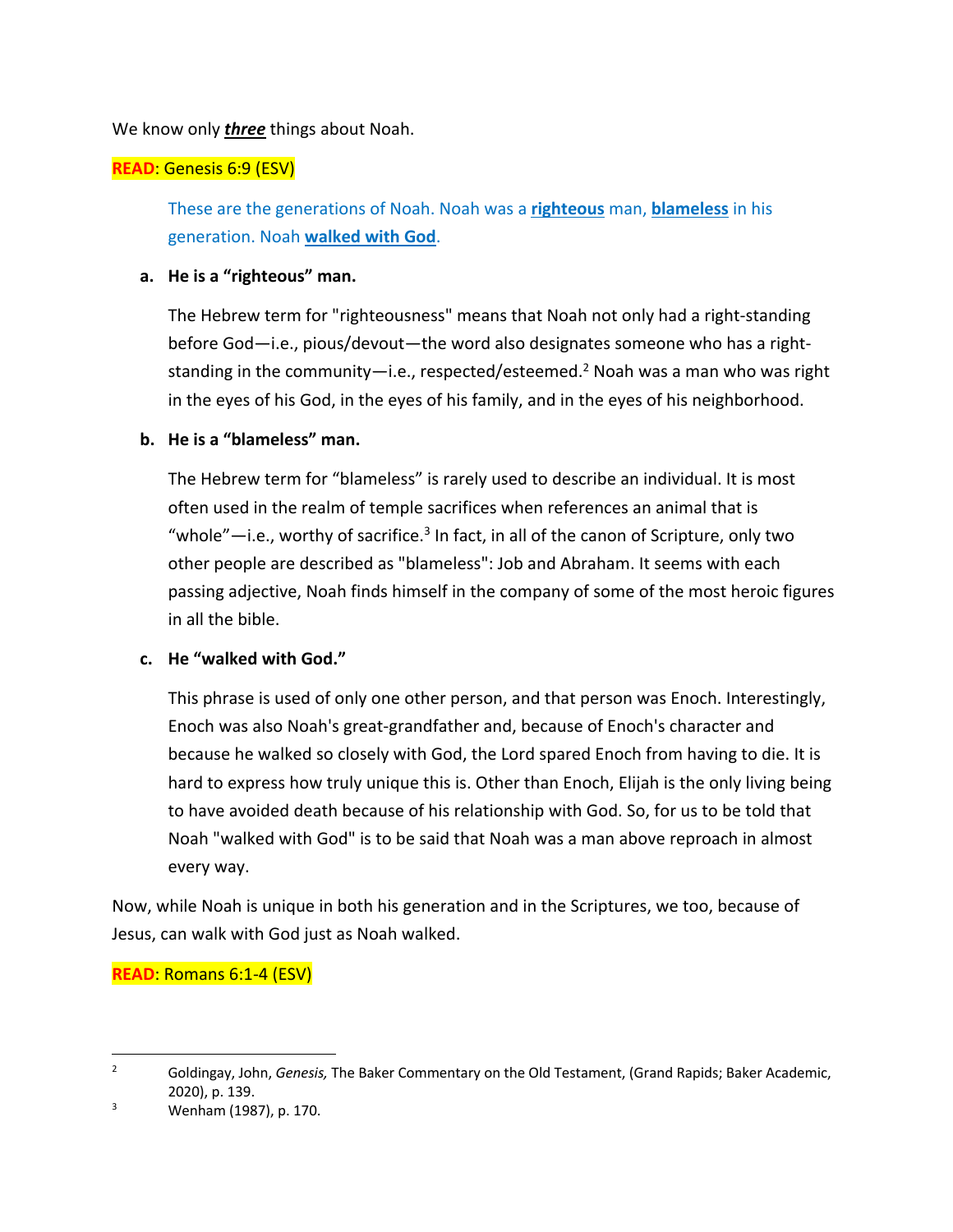**<sup>1</sup>**What shall we say then? Are we to continue in sin that grace may abound? **<sup>2</sup>** By no means! How can we who died to sin still live in it? **<sup>3</sup>** Do you not know that all of us who have been baptized into Christ Jesus were baptized into his death? **<sup>4</sup>** We were buried therefore with him by baptism into death, in order that, just as Christ was raised from the dead by the glory of the Father, we too might **walk** in newness of life.

## **So, what's the takeaway?**

## Though surrounded by the floodwaters of death, God's grace still saves.

As I said at the beginning, this is not a story for children. It is terrifying. It's the stuff of nightmares. Yet, even such a bleak story as this, the ark is proof of God's grace. Though Humanity deserved utter annihilation, God chose to save us from extinction by saving Noah.

## **READ**: Romans 5:18-21 (ESV)

**<sup>18</sup>** Therefore, as one trespassled to condemnation for all men, so one act of righteousnessleads to justification and life for all men. **<sup>19</sup>** For as by the one man's disobedience the many were made sinners, so by the one man's obedience the many will be made righteous. **<sup>20</sup>**Now the law came in to increase the trespass, but where sin increased, grace abounded all the more, **<sup>21</sup>** so that, as sin reigned in death, grace also might reign through righteousness leading to eternal life through Jesus Christ our Lord.

In Adam, all have sinned. In Christ, all have been saved. Just as God led Noah to build a wooden ark, God led his Son, Jesus, to a wooden cross. And just as Noah's family was saved by coming into the ark, we too can be saved by coming to the cross. Through one man's righteousness (Noah), the human race was rescued from being eradicated off the face of the earth. Likewise, through one man's righteousness (Jesus), the human race can be saved from eternal damnation in hell.

Today, the world stands just as condemned as the world in Noah's day. It is just as violent. It is just as sinful. And while, thankfully, God will never again flood the world, there is still a final judgment day coming. And the only way to avoid condemnation is to do as Noah did. But, instead of running into an ark for salvation, we ought to run to the cross.